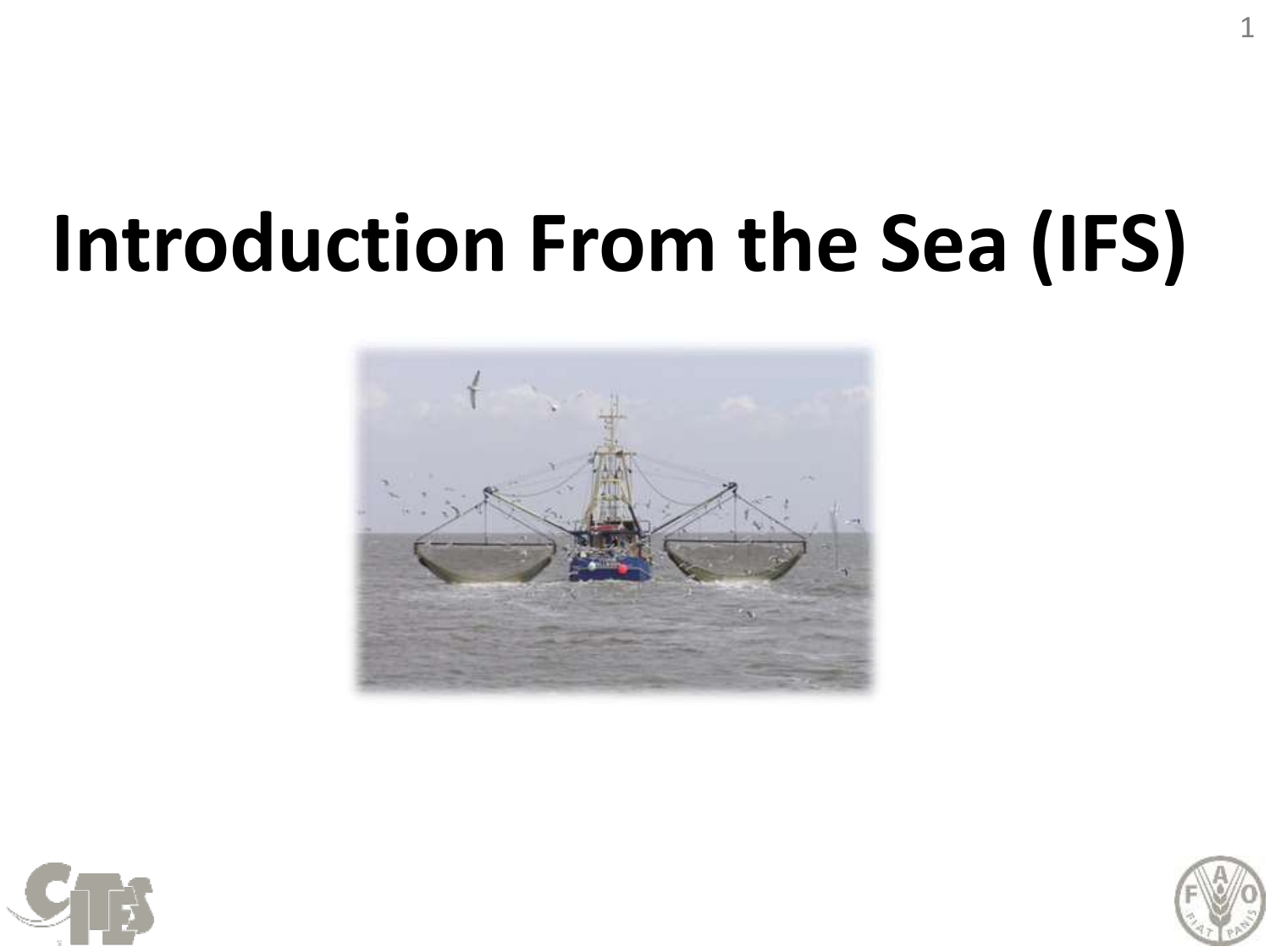# **Introduction From the Sea (IFS)**

- One of **4 types of trade regulated by CITES**
- A prior grant of an **IFS certificate** is required [Convention Article III 5 and Article IV 6 and 7]
- Involves "**specimens taken in the marine environment not under the jurisdiction of any State**"

[Convention Article I(c)]

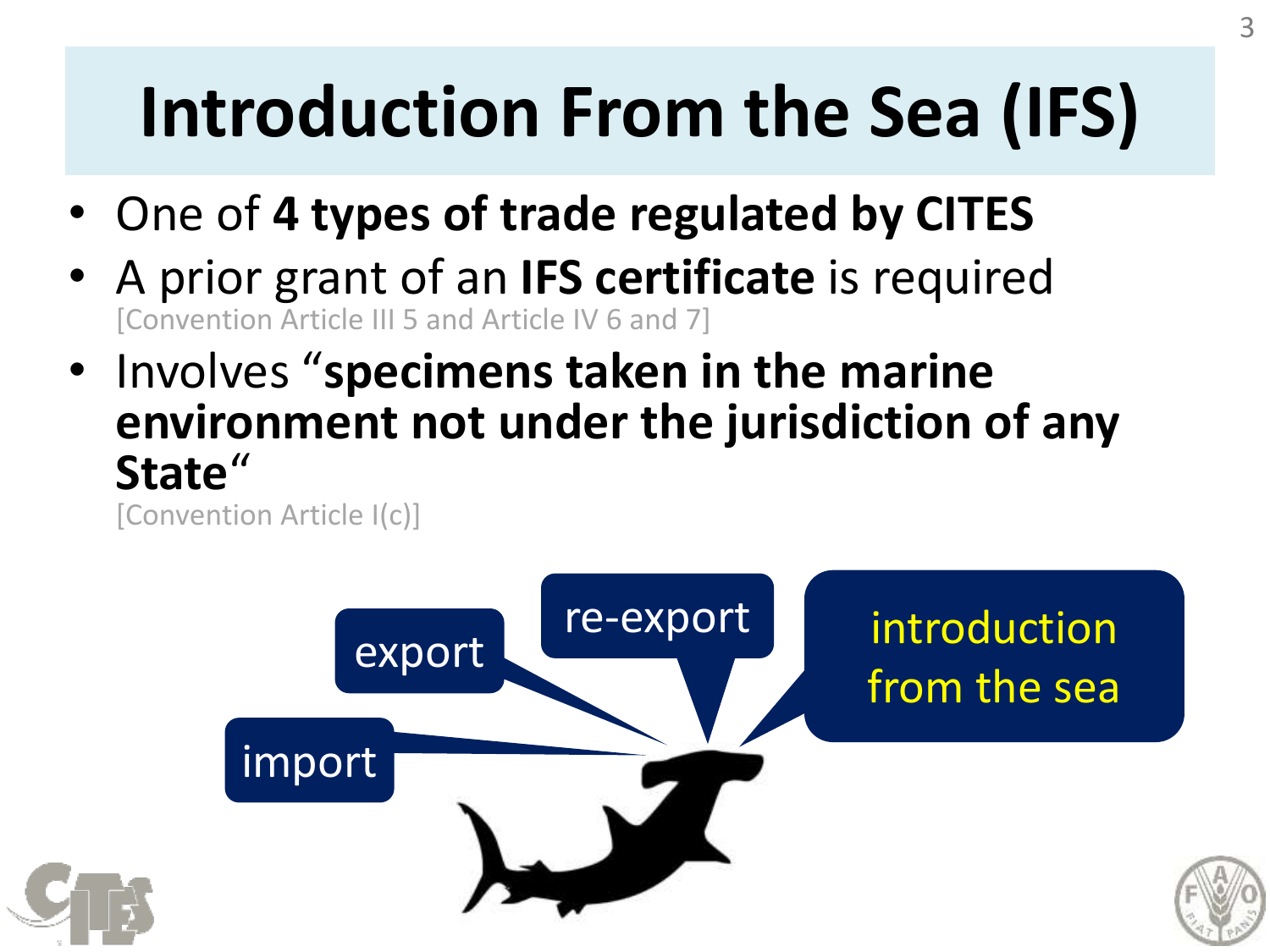**"marine environment not under the jurisdiction of any State"** (commonly known as) **High seas**

The Conference of the Parties (CoP) has agreed that this means:

"those marine areas beyond the areas subject to the sovereignty or sovereign rights of a State, consistent with international law, as reflected in the United Nations Convention on the Law of the Sea"

[Resolution Conf. 14.6 (Rev. CoP16)]



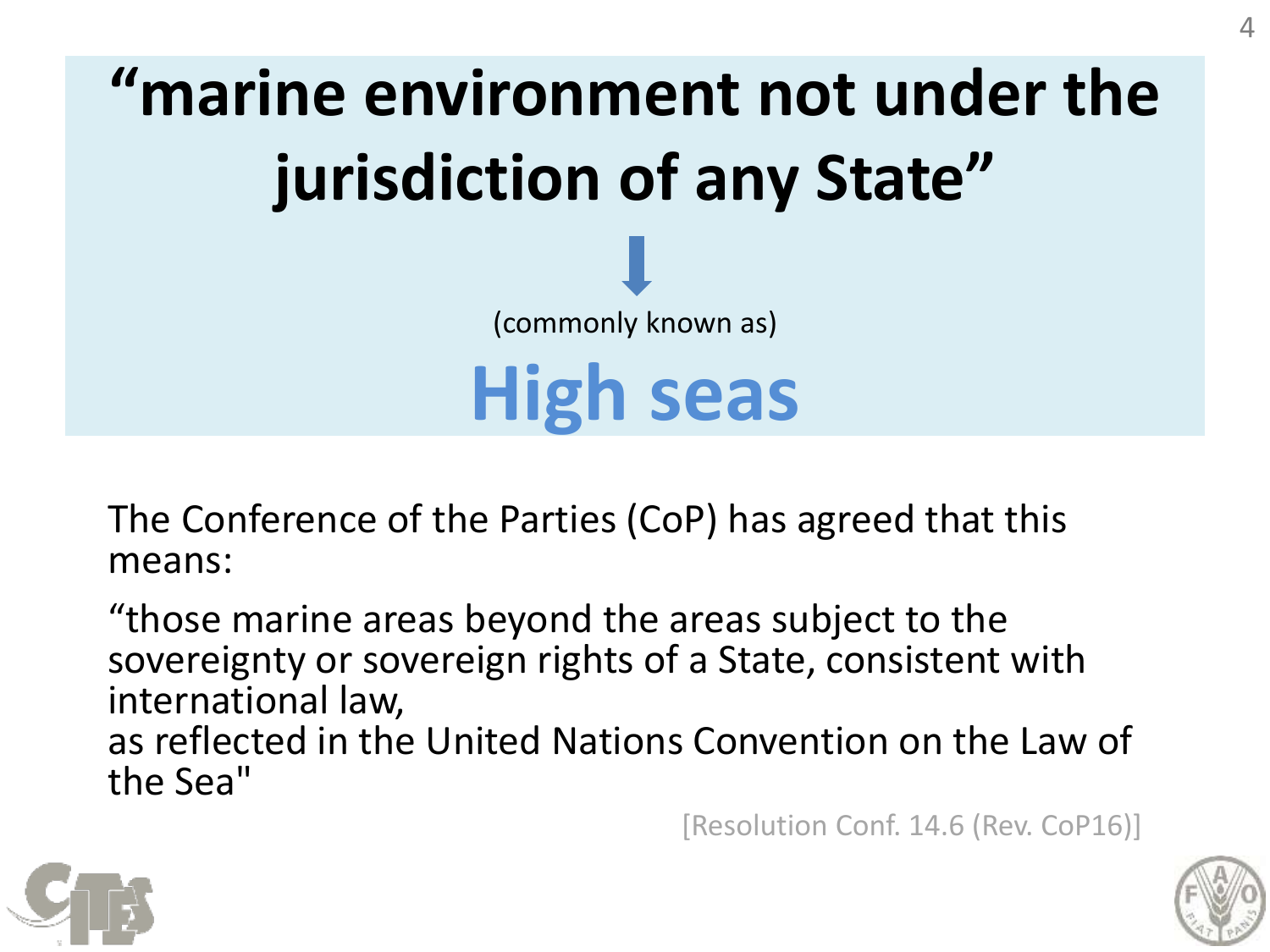# **The world's high seas**



 $64\%$  of the

ocean is considered high seas/ international waters

The high seas  $\frac{1}{\text{cover}}$  45% of the Earth's surface



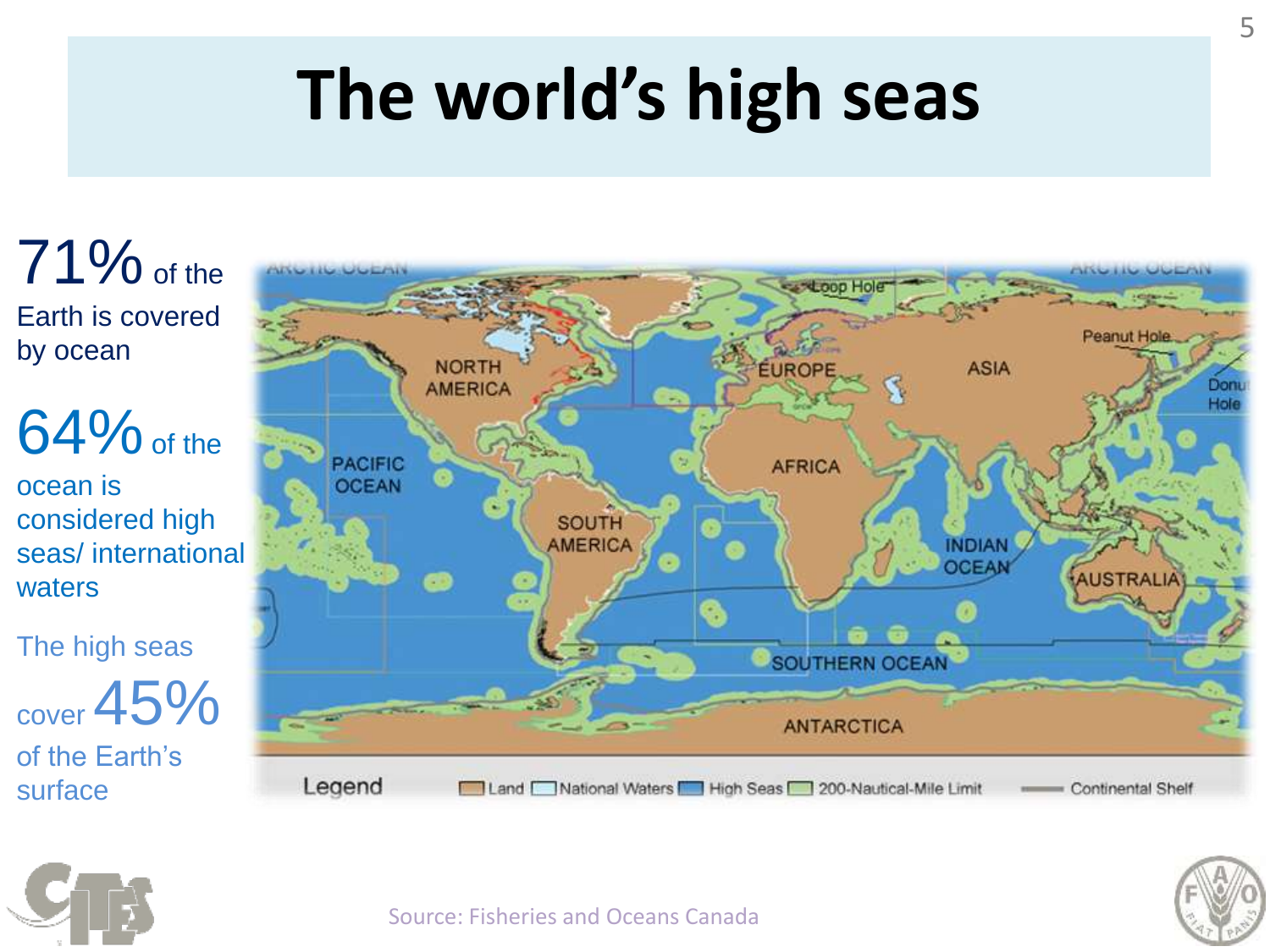## **What is IFS?**

"Transportation into a State of specimens of any species which were taken in the marine environment not under the jurisdiction of any State"

#### Need for a common understanding to facilitate the standard implementation of trade controls

[Resolution Conf. 14.6 (Rev. CoP16), preamble]





7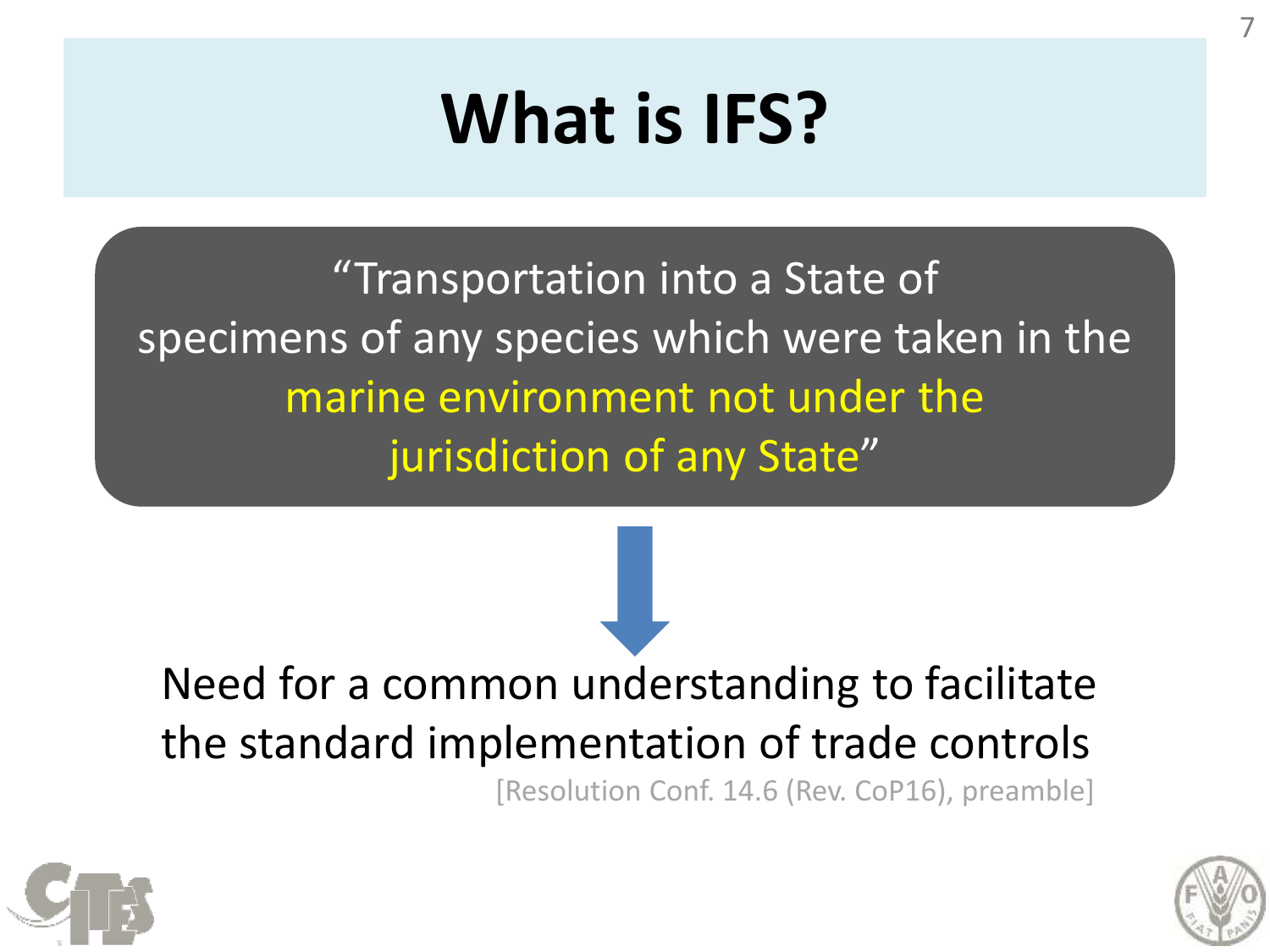## **What is IFS?**

"Transportation into a State of specimens of any species which were taken in the *marine environment not under the jurisdiction of any State*"



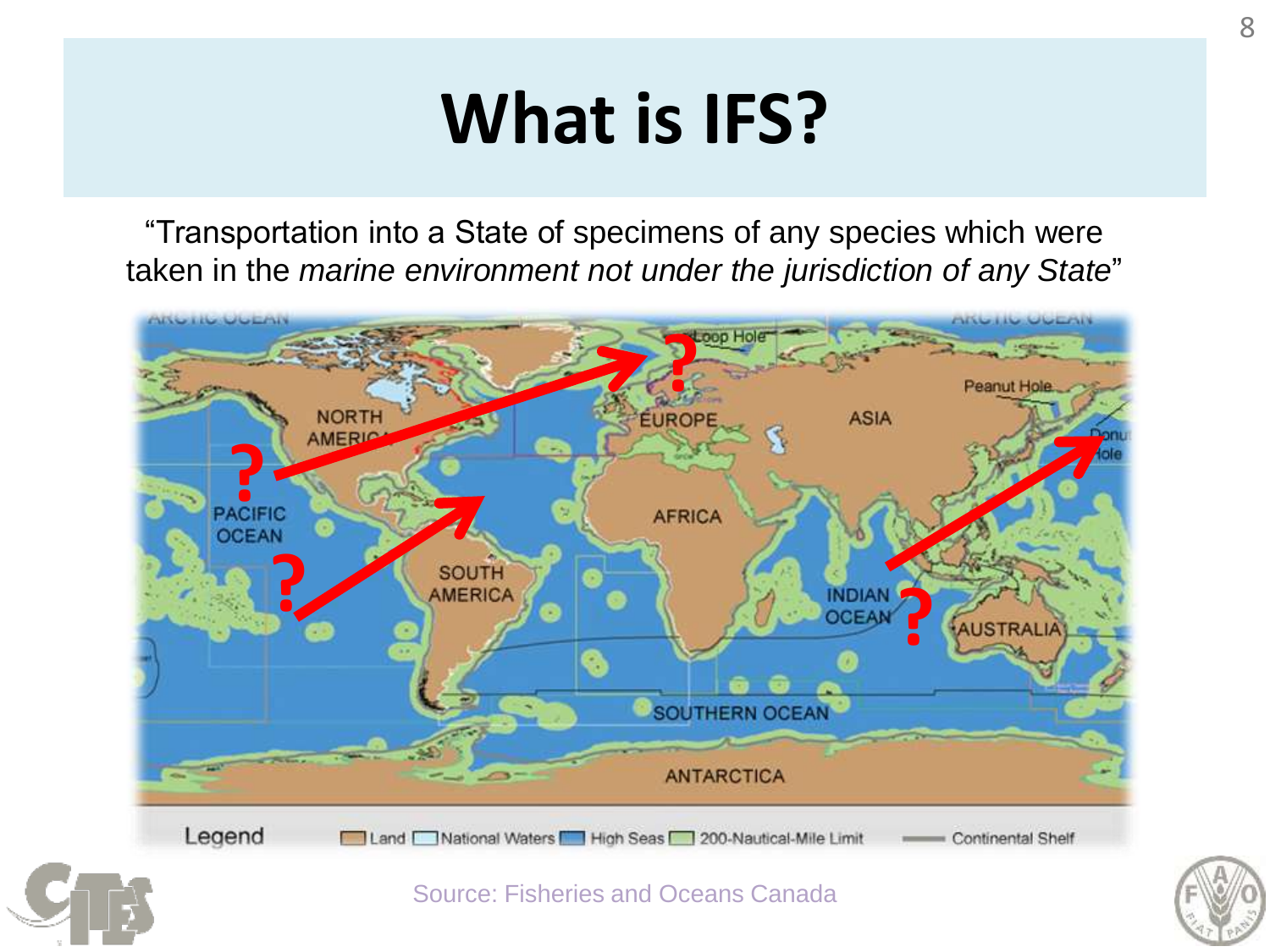## **What is IFS: issues to consider**

**What is being taken?**

*Is the specimen listed in CITES Appendix I or II?*

**Who is taking it?**

*Which State owns the vessel? Is the vessel chartered?*

**Where is it taken from?**

*In which State was it landed?*



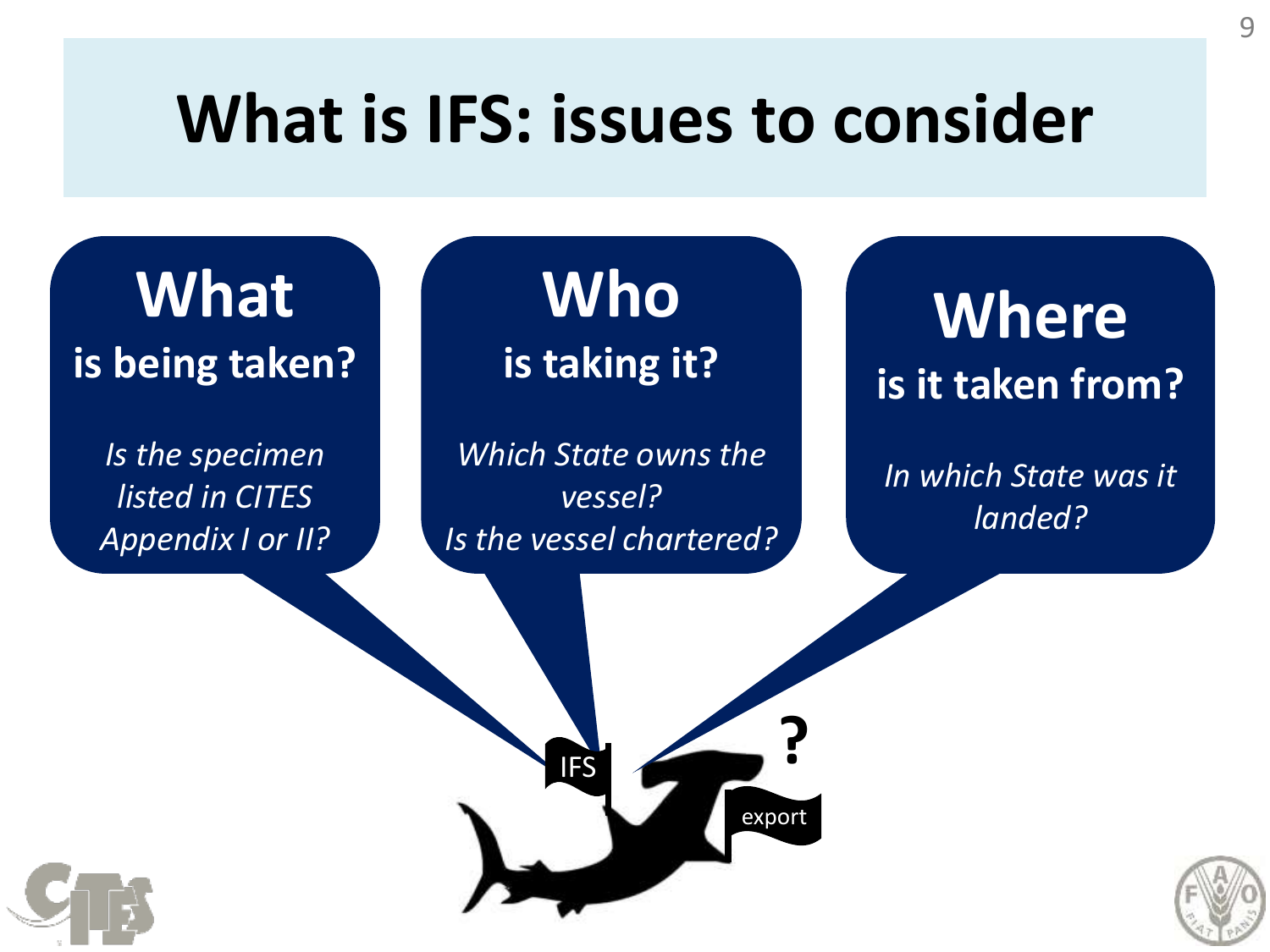## **IFS is a one-State transaction**



The same State

- Takes the specimens from the high seas;
- Serves as the State of introduction; and
- Issues an IFS certificate.



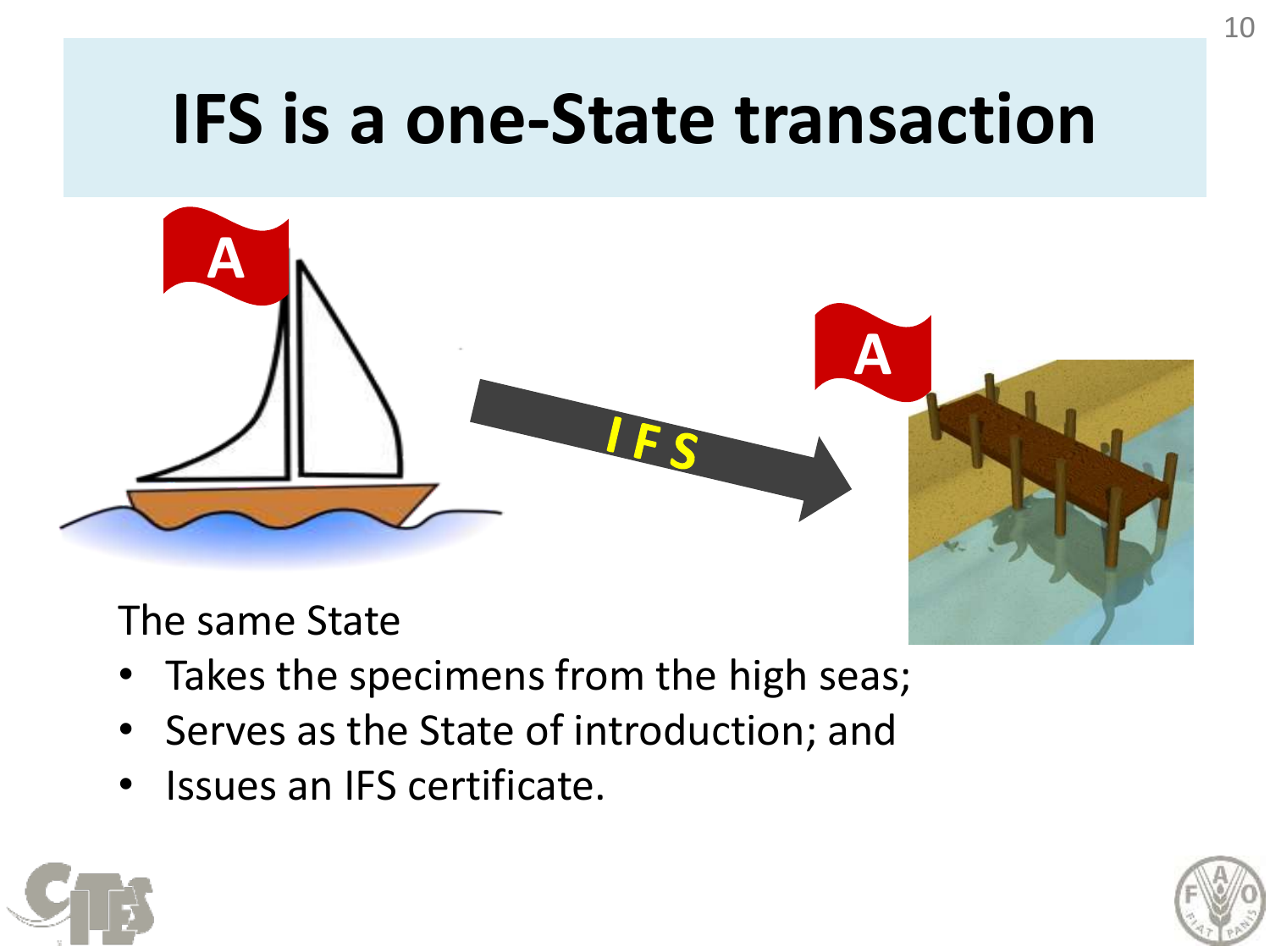## **Two or more States = export/import**



State of import



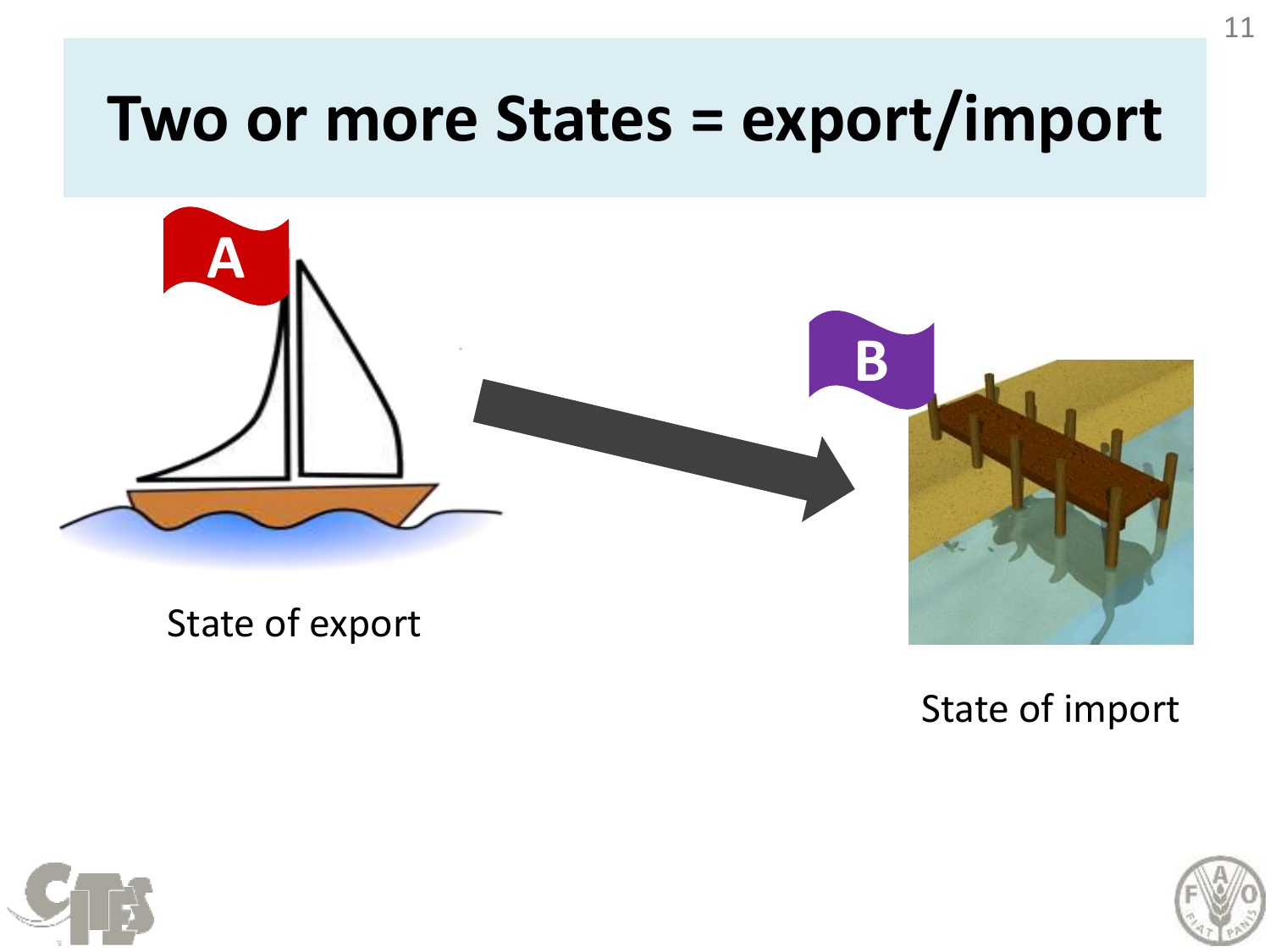## **IFS certificate = traceability**

A CITES certificate must be issued by the State of introduction, and the source code 'X' be used to indicate IFS





CITES certificate Annual reports CITES trade database

X



[Resolution Conf. 12.3 (Rev. CoP16) section I(i)]

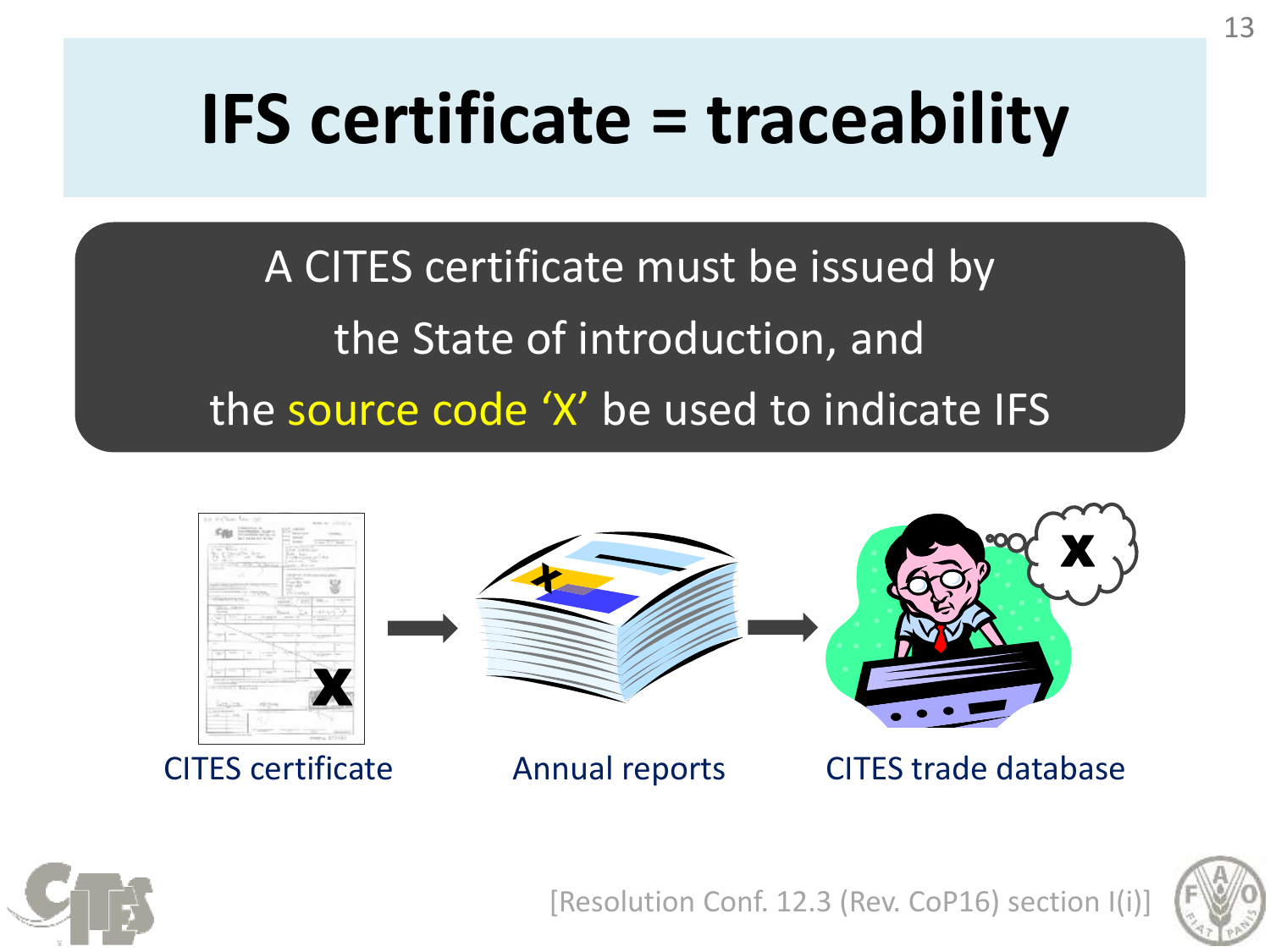## **IFS for Appendix-I specimens**

Before an IFS certificate is granted, the State of introduction must ensure:

Non-detriment (sustainability) finding (NDF)

Specimen not to be used for primarily commercial purposes

Recipient of living specimen suitably equipped to house and care for it

#### **Scientific Authority Management Authority**







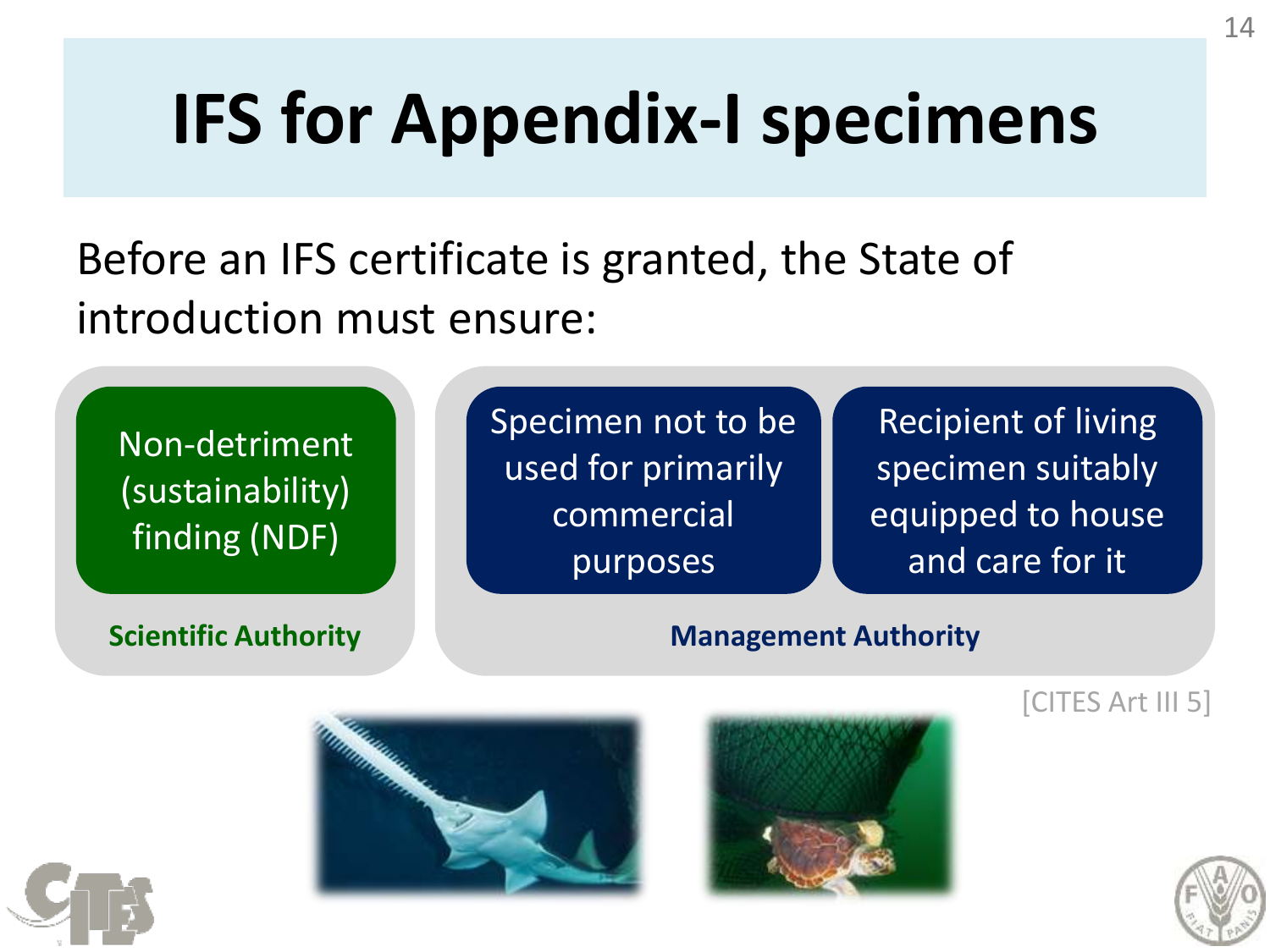# **IFS for Appendix-II specimens**

Before an IFS certificate is granted, the State of introduction must ensure:

Non-detriment (sustainability) finding (NDF)

**Scientific Authority**

Living specimen handled so as to minimize the risk of injury, damage to health or cruel treatment

#### **Management Authority**

[CITES Art IV 6 and 7]

may involve consultation with other national SAs or international scientific authorities

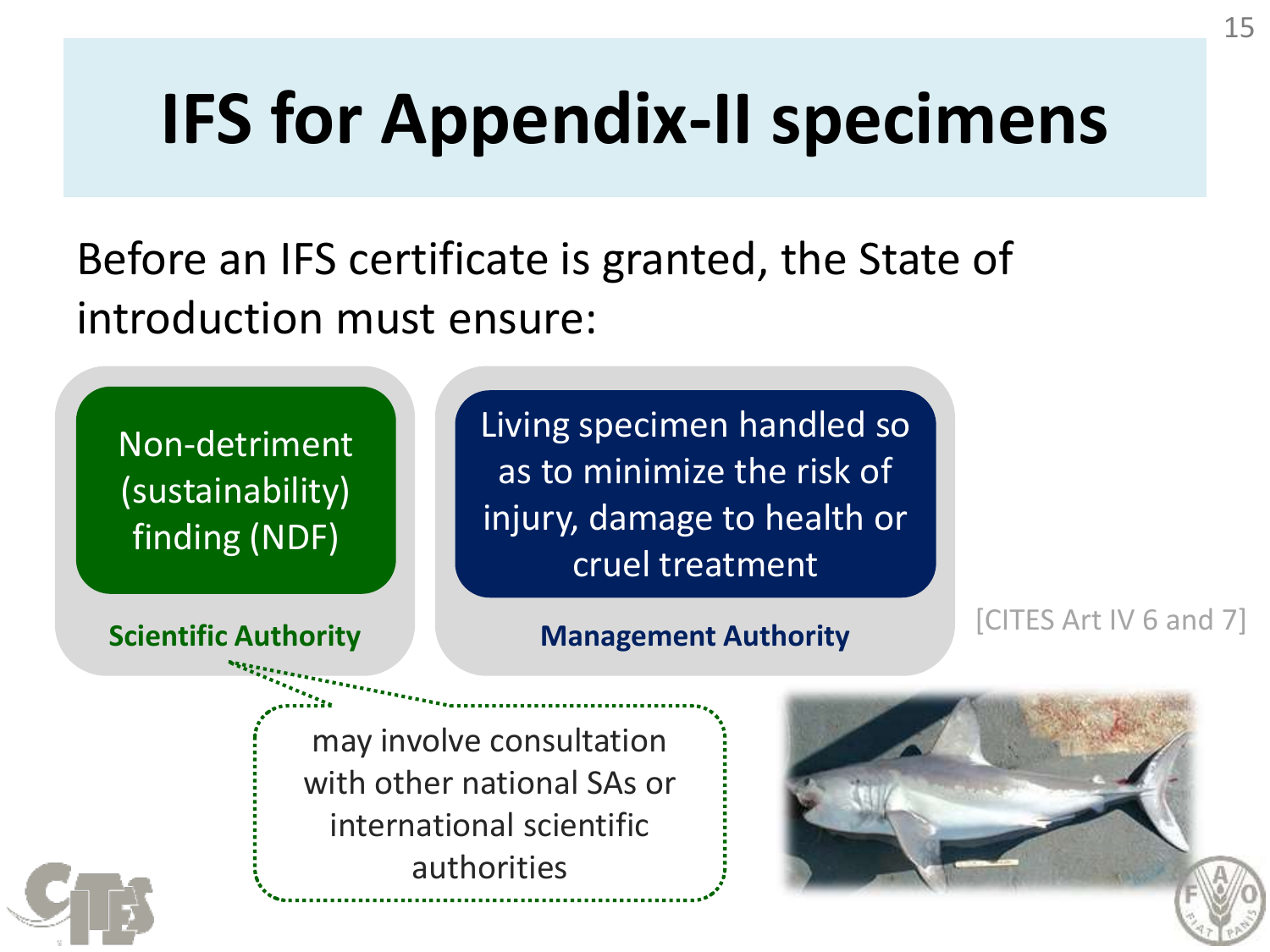## **No IFS for Appendix-III specimens**

#### Introduction from the sea **does not** apply to Appendix-III specimens [CITES Art V]





Brown sea cucumber *(Isostichopus fuscus) (Included in Appendix III by Ecuador)*

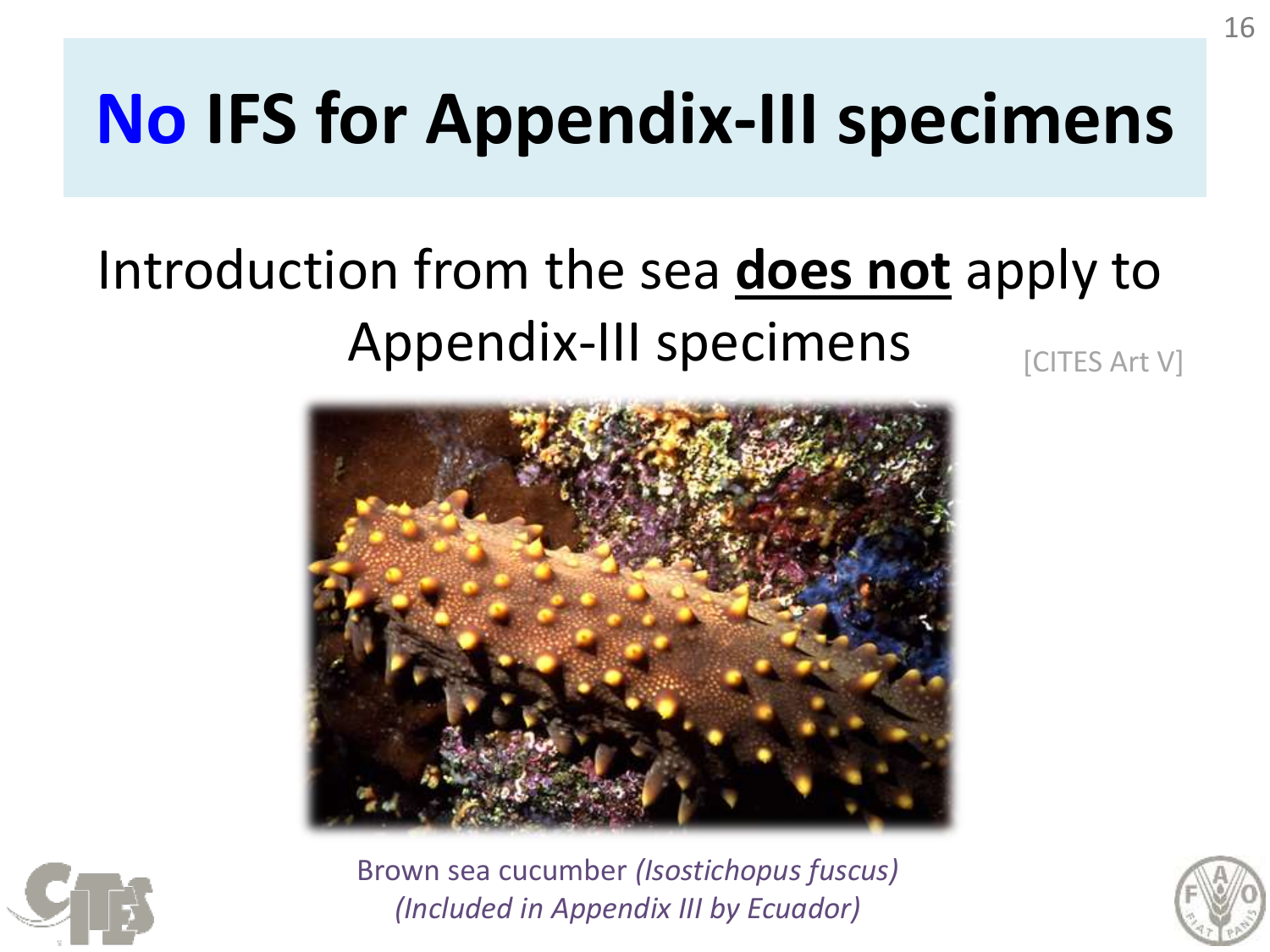## **IFS involves consultation & cooperation**

 with **Regional Fishery Management Organizations and Arrangements (RFMO/As)**



■ with FAO's progress to promote responsible fisheries, e.g. **IPOA-Sharks and 2009 Port State Measures Agreement**

[Resolution Conf. 14.6 (Rev. CoP16)]





18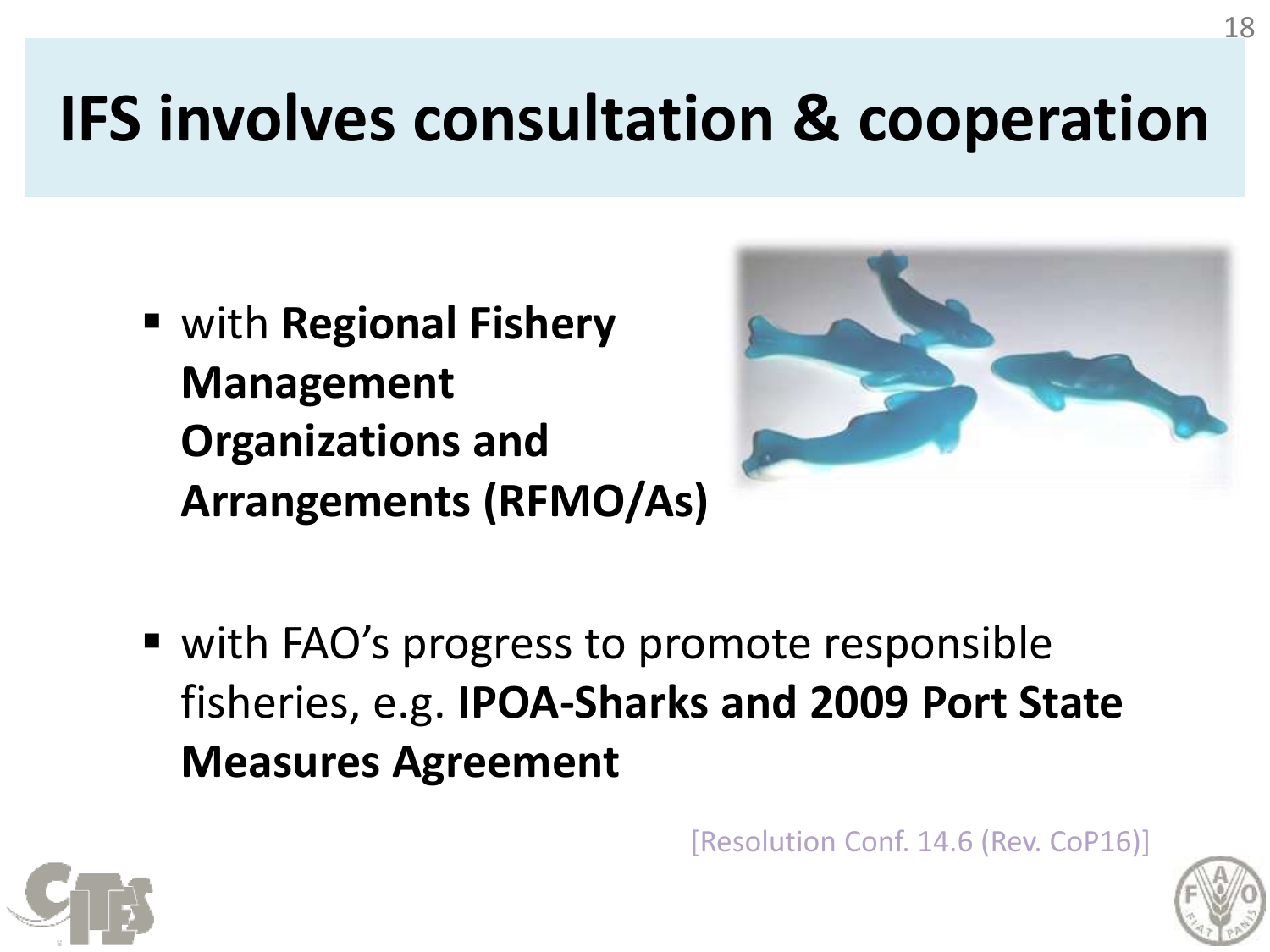### **Regional Fisheries Management Organizations (RFMOs) and Regional Fishery Bodies (RFBs)**



Disclaimers: Dot designations amplayed and the presentation of a sterial in the mapps are for illustration univ and do not leady the expression of any opinion whatsoever on the part of FAO concerning the legal or constitutional status of

any country, tareltary or you area, or compensing the delimitation of frontiers or boundaries.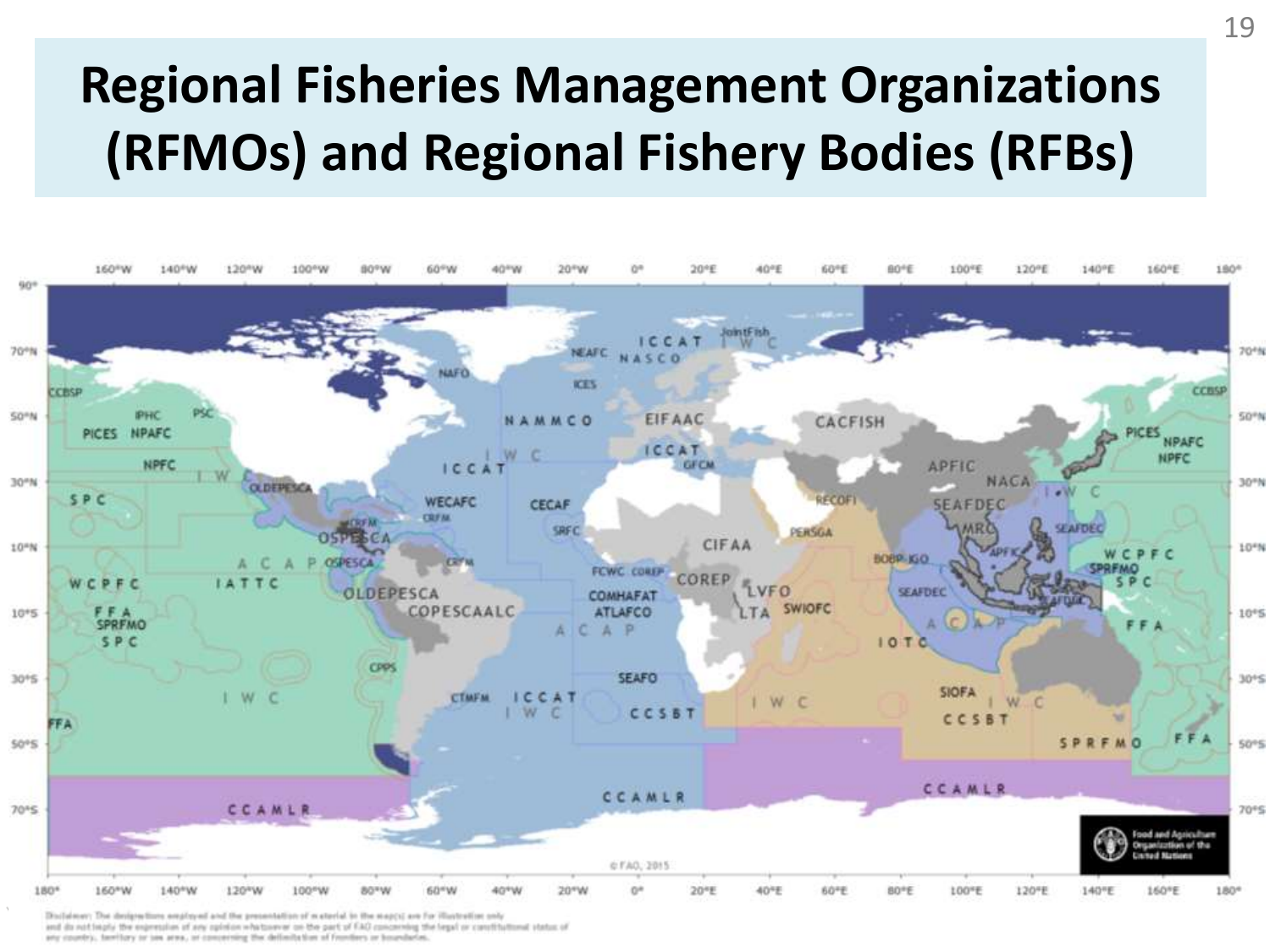## **IFS: consistency with applicable measures**

Parties take into account whether or not the specimen is **acquired and landed**:

In a manner consistent with applicable measures under international law, e.g. other treaty, convention, agreement; and

through any illegal, unreported or unregulated (IUU) fishing activity.

[Resolution Conf. 14.6 (Rev. CoP16)]



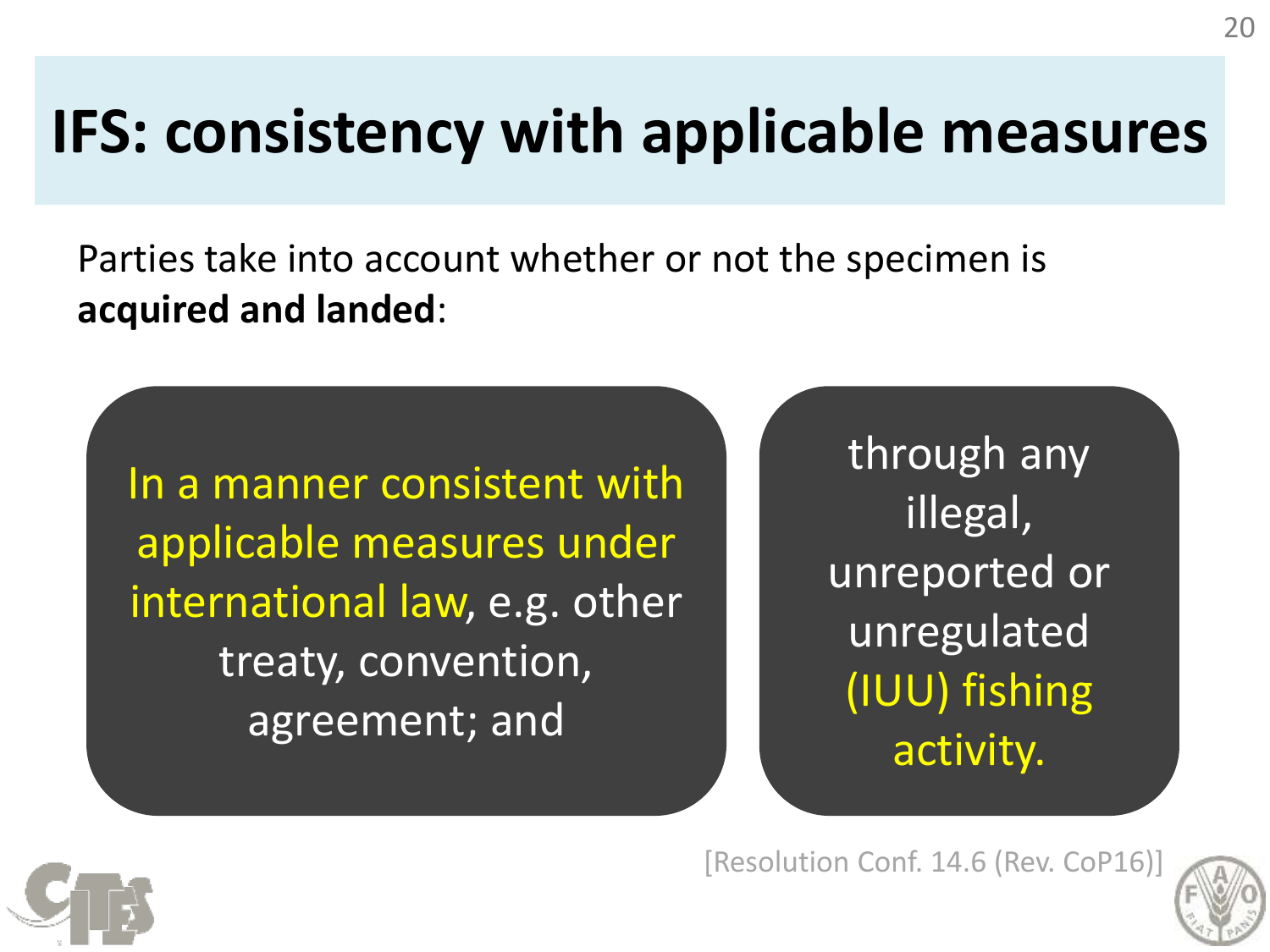## **Relationship with other laws & conventions**

Parties respect obligations which are…



deriving from conventions which are in force at the time CITES entered into force, and which afford protection to marine species in App II

related to codification and development of the **UN Convention on the Law of the Sea (UNCLOS)**



[CITES Art XIV]

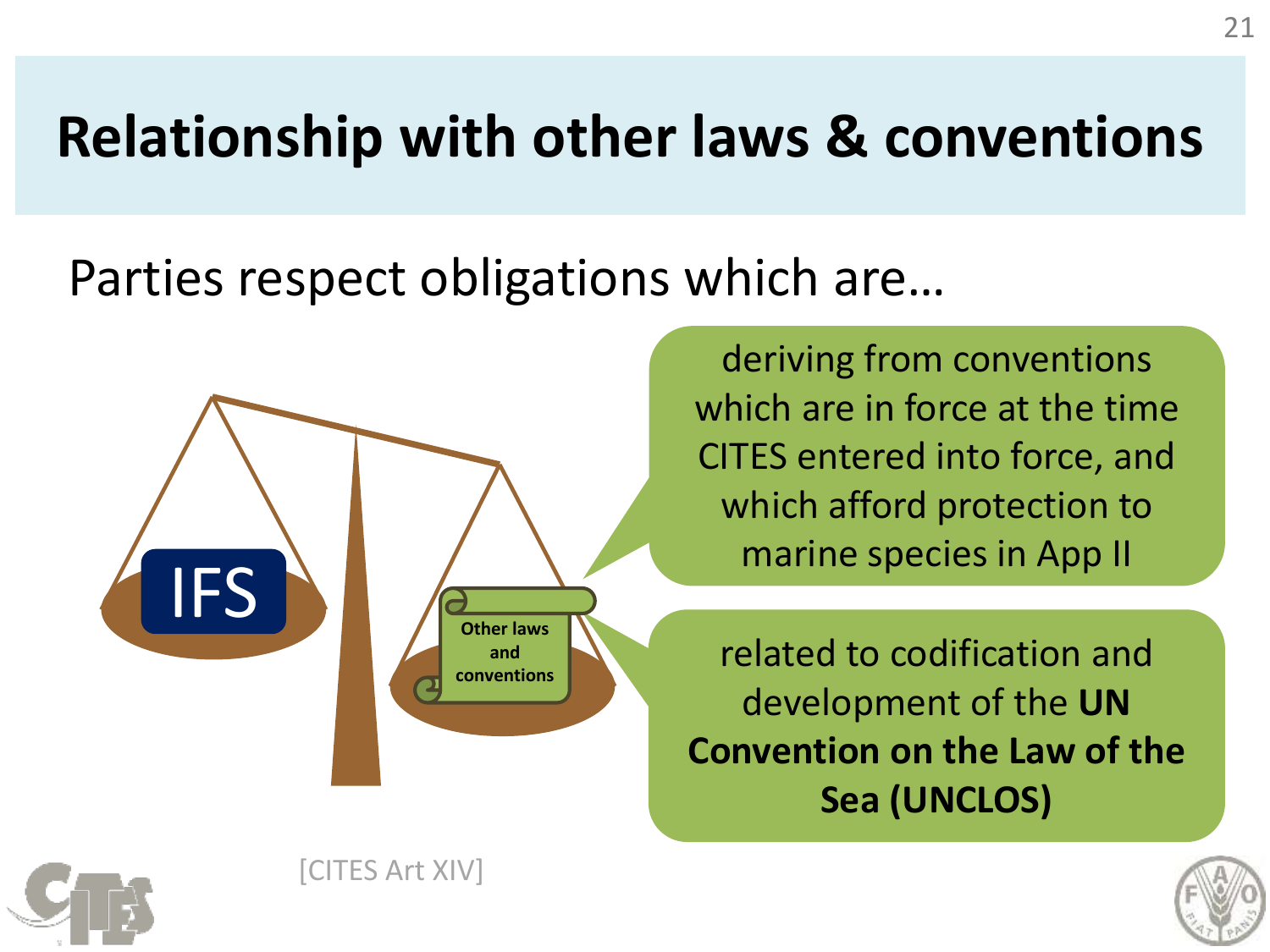## **UNCLOS and BBNJ**



### **UNCLOS:**

- sets out the legal framework for all activities in the oceans and seas;
- has gaps regarding biodiversity in areas beyond national jurisdiction (ABNJ).



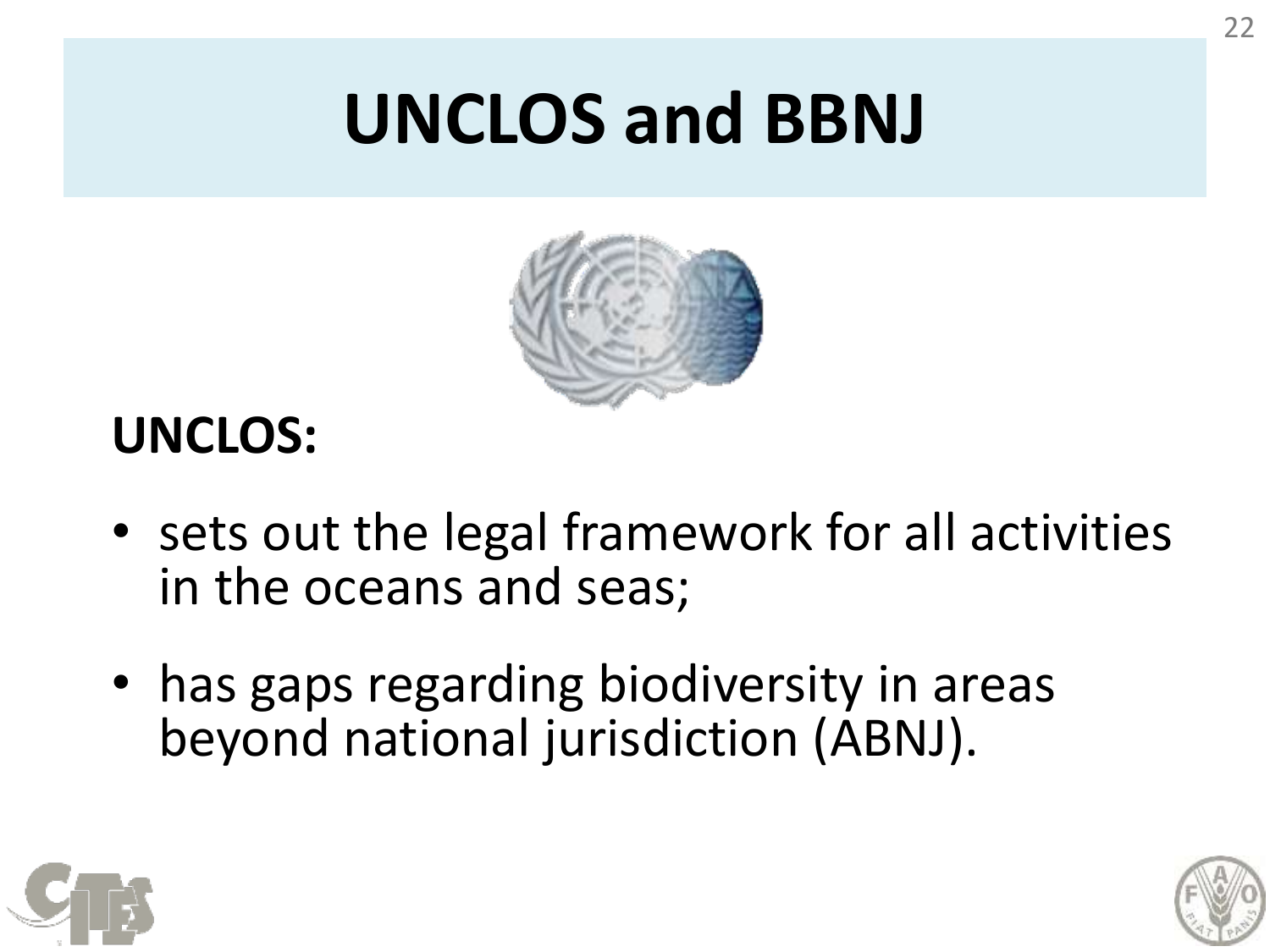## **UNCLOS and BBNJ**

- Since 2004: Ad hoc Open-ended Informal Working Group (*aka biodiversity beyond national jurisdiction or BBNJ working group*)
- In Rio+20 outcome documents States committed to take a decision on the development of an international instrument under UNCLOS by 69th General Assembly

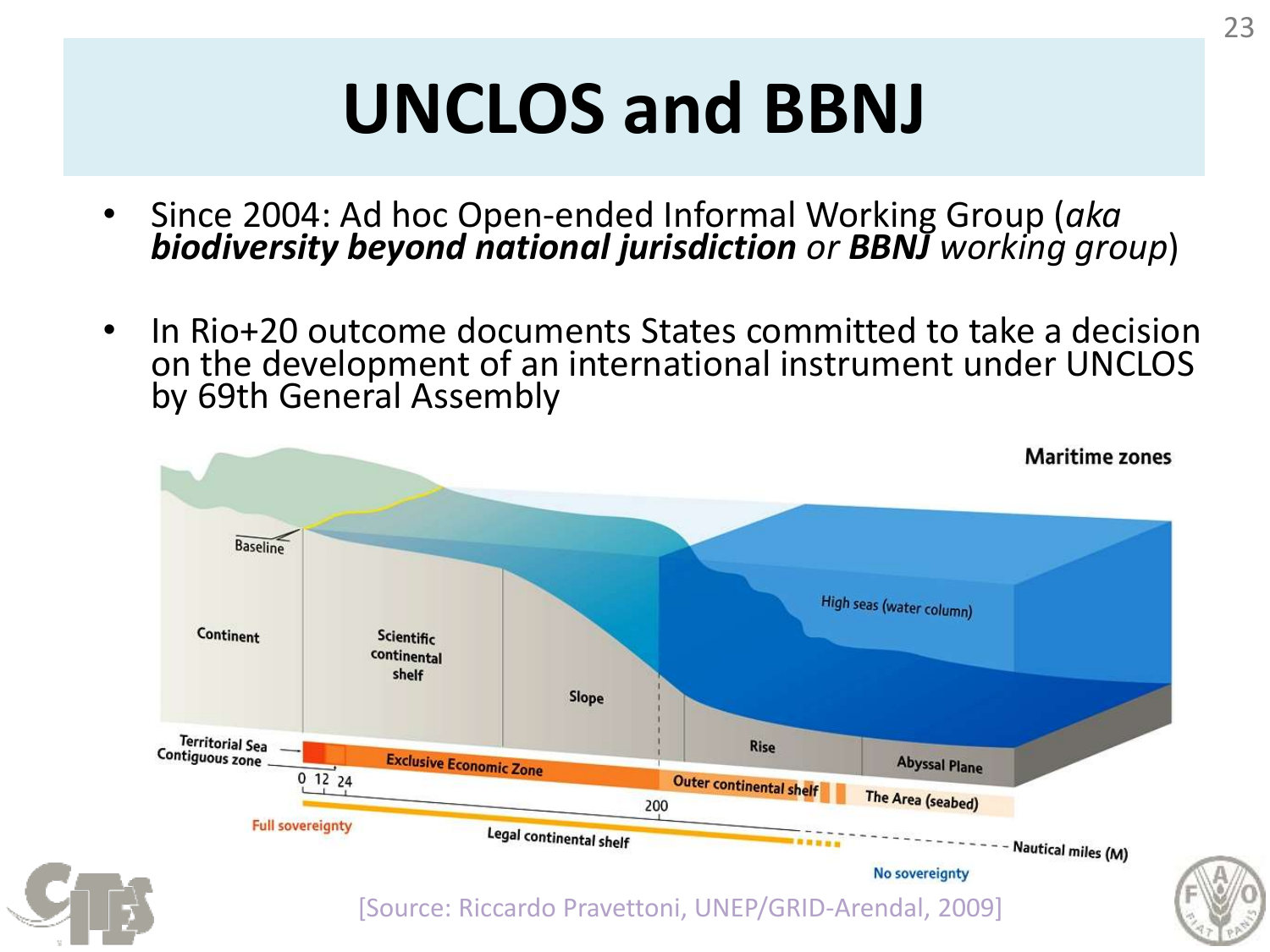# **UNCLOS and BBNJ**

- January 2015: BBNJ working group recommended to the General Assembly to develop an international instrument under UNCLOS:
	- Marine genetic resources including access & benefit sharing
	- **Area based management tools, including marine protected areas**
	- Environmental Impact Assessments
	- Capacity building and technology transfer
- Fisheries are excluded (tentatively)
- Work of the Preparatory committee will commence in 2016 and report by the end of 2017



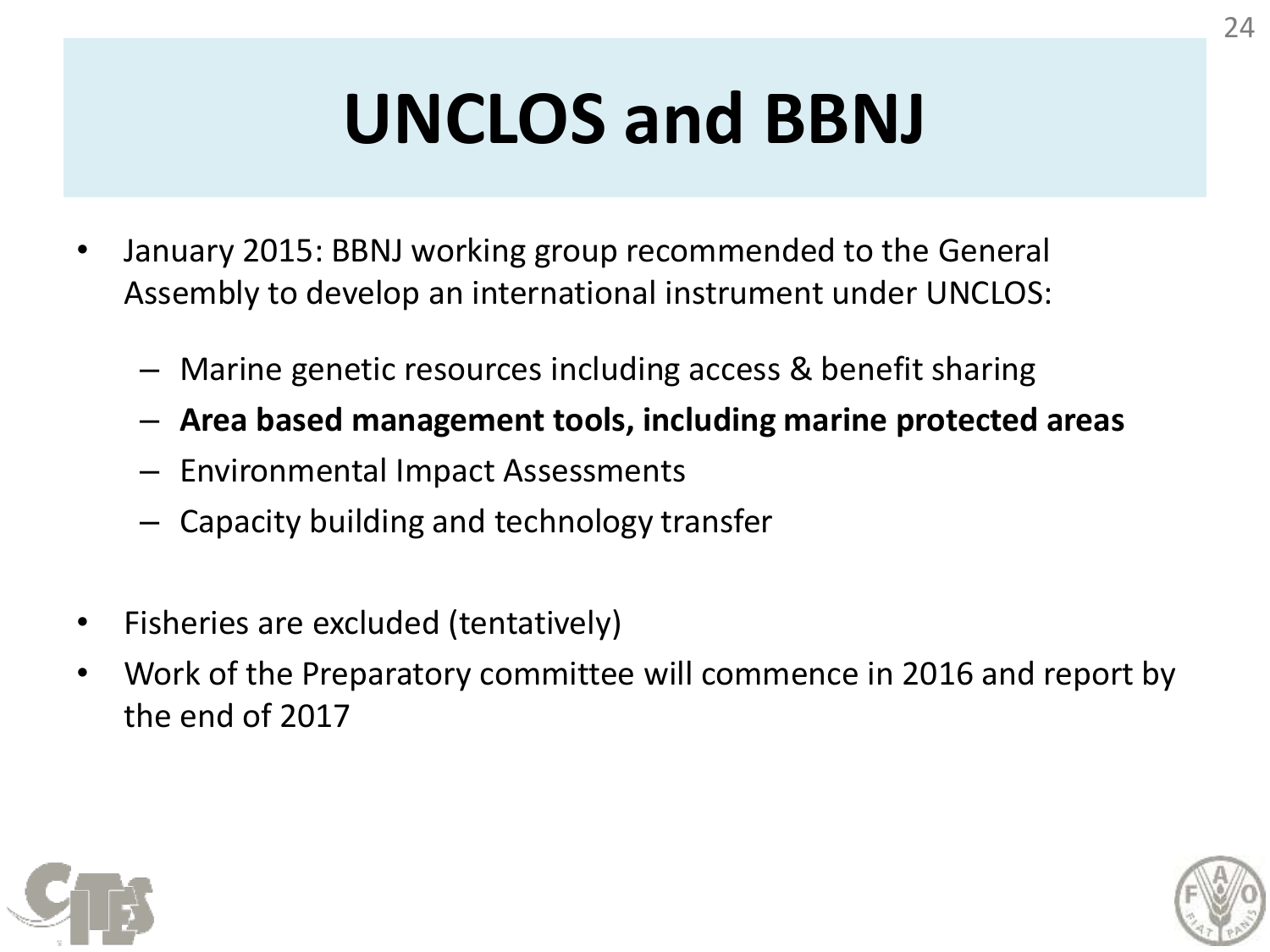# **IFS: areas of further work**

- Chartering arrangements
	- Chartering applies to a very small % of cases
	- Special rules exist on chartering

[Decisions 16.48 – 16.51]





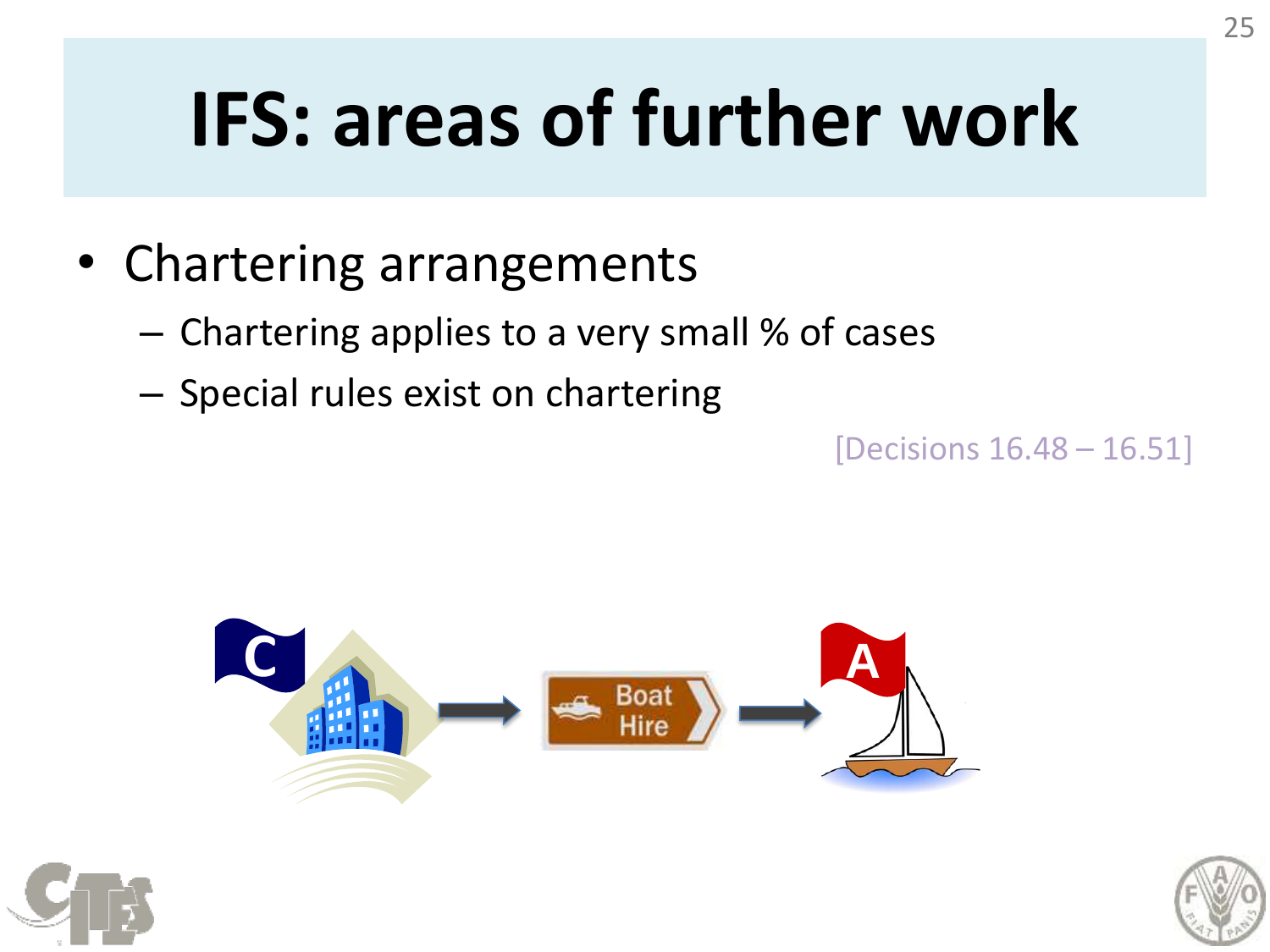## **Basic chartering situations**

• Chartering State and vessel registration State are different States



Company in State C = Chartering State

Boat registered in State A = Vessel registration State



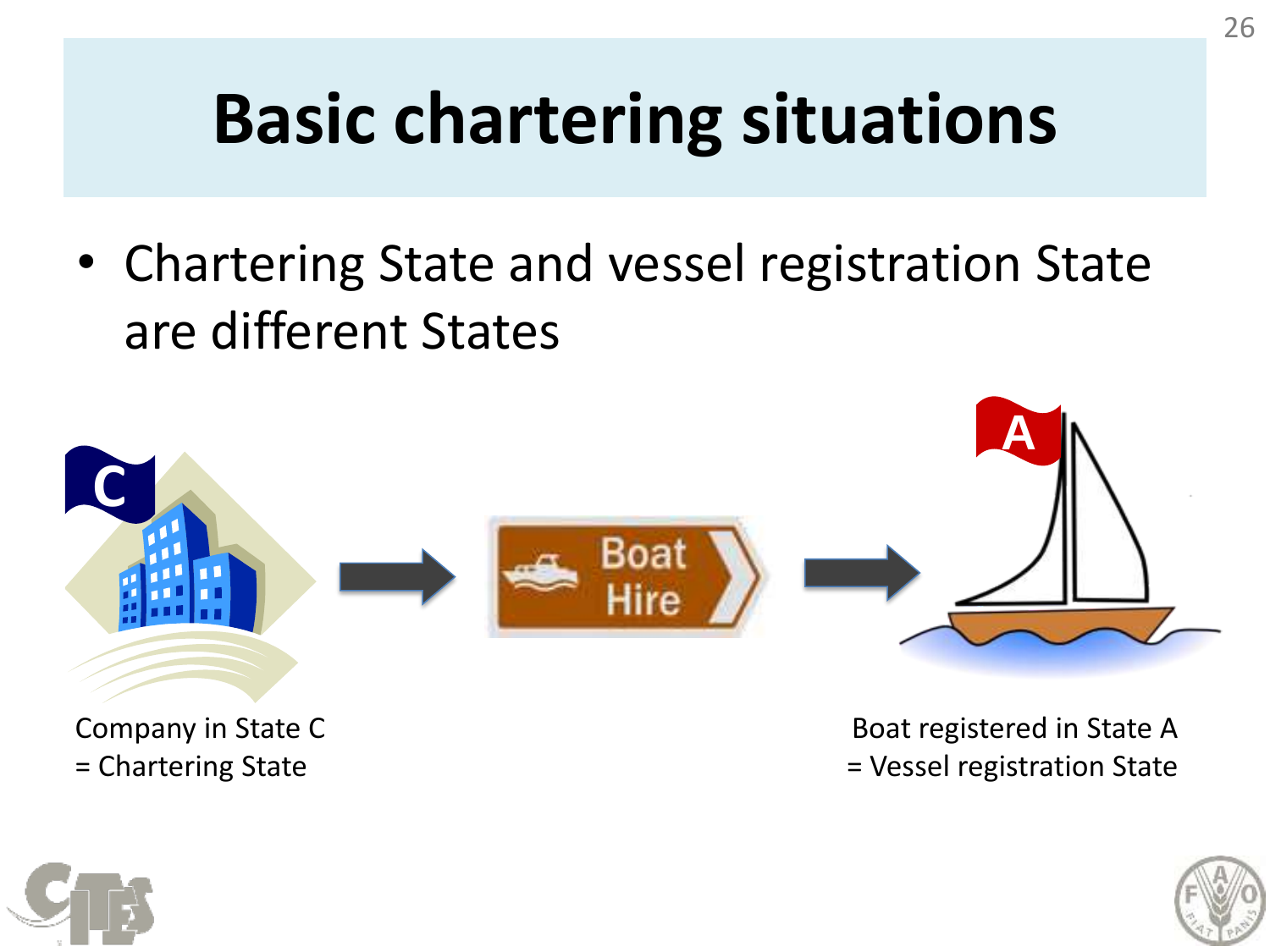## **Basic chartering situations**

|                     | Specimens<br>transported into<br>chartering State = IFS |
|---------------------|---------------------------------------------------------|
| <b>Boat</b><br>Hire | Specimens<br>transported into<br>another State          |
|                     | = export/import                                         |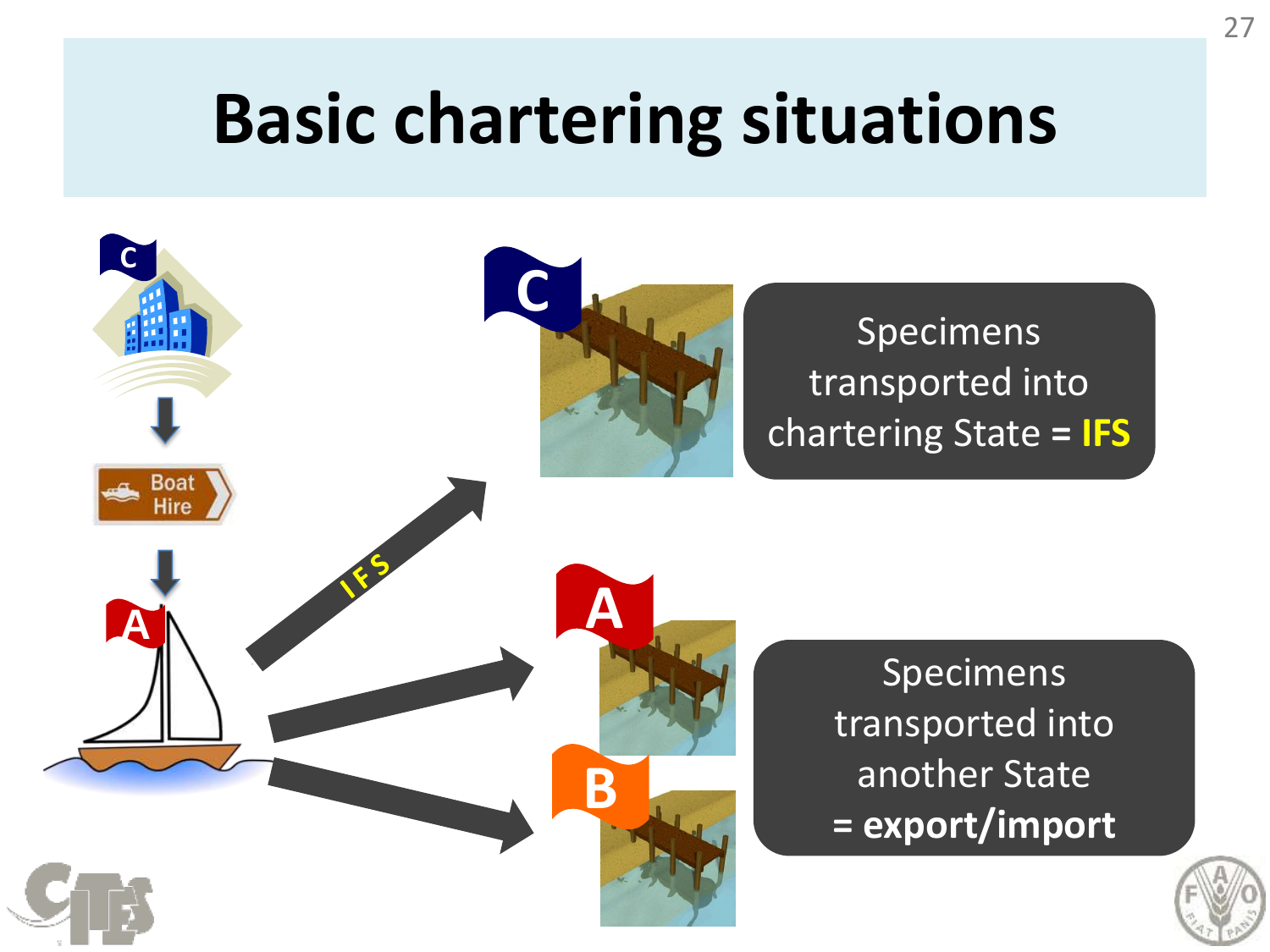## **IFS: guidance on chartering situations**

applies under the following conditions:



 $\blacktriangledown$ 

 $\blacktriangledown$ 

#### The operation is under a written arrangement

(between the State where the vessel is registered and the chartering State, consistent with the framework on chartering operations of a relevant RFMO/A)



CITES Sec makes the arrangement available to all Parties and to any relevant RFMO/A

[Resolution Conf. 14.6 (Rev. CoP16)]



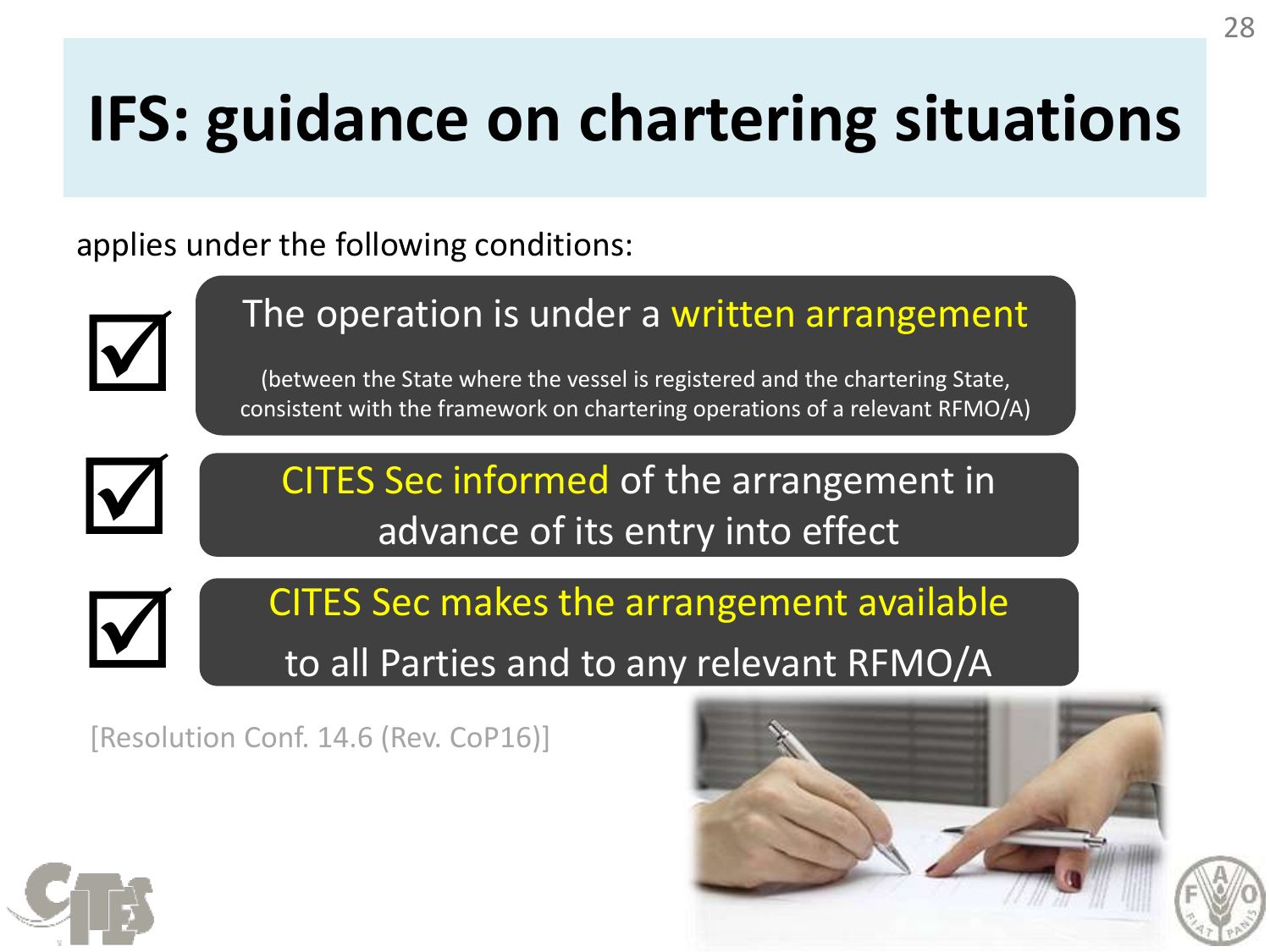## **IFS: areas for further work on chartering**

- Conditions for making NDFs
- Conditions for IFS certificate issuance
- Relationship between chartering and vessel registration States
- Capacity of chartering and vessel registration States

[CoP Decisions 16.48 – 16.51]





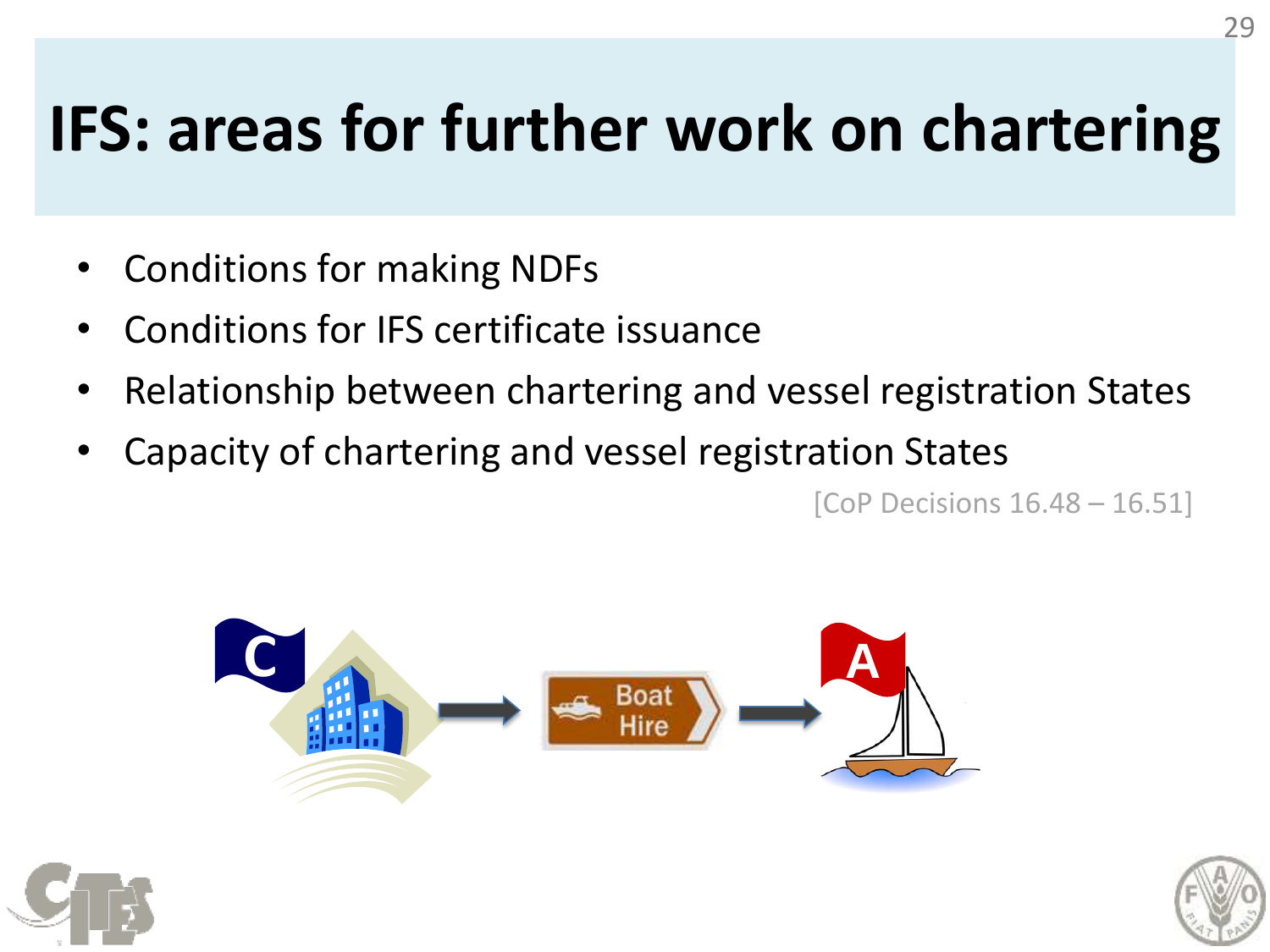## **IFS: areas for further work**

• high seas transshipment between vessels registered in different States





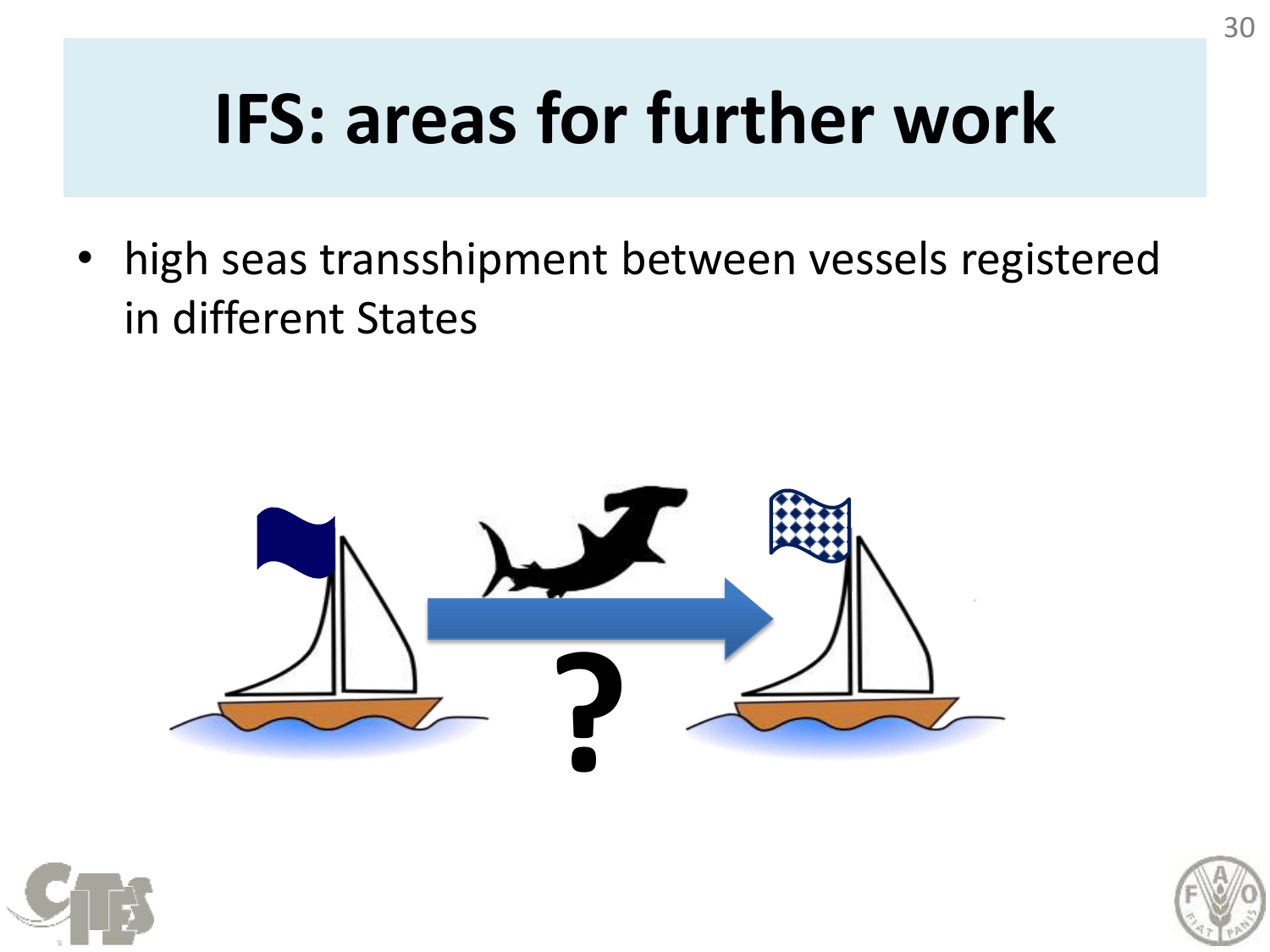## **IFS: areas for further work**

- Capacity building & special requirements of developing States
	- Develop tools and materials (e.g. on CITES Virtual College)
	- EU-CITES project